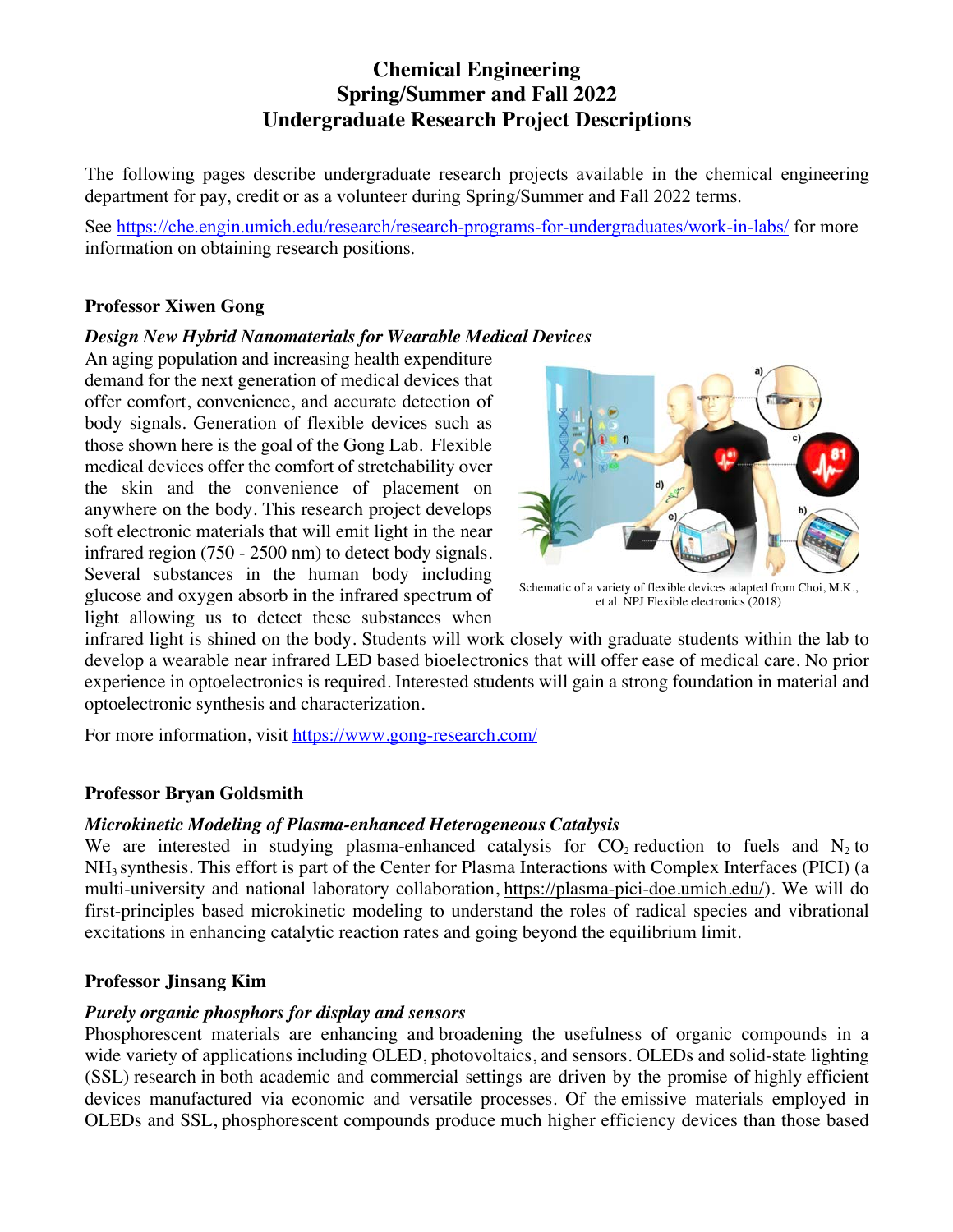on fluorescent emitters by utilizing spin-parallel electrons and emitting photons from the decay of triplets. Organo-metallic compounds are thus often doped into organic hosts to impart a phosphorescent pathway into otherwise triplet-forbidding carbon-based materials. However, phosphorescence from metal free, purely organic, compounds is almost always either strictly forbidden or only extremely weakly allowed, leaving pure organics undesirable for useful applications. We developed a novel material system, metal-free purely organic phosphors recently and demonstrated. Directed intermolecular heavy atom effects are uniquely implemented in aromatic carbonyl molecules to promote spin-orbit coupling and suppress vibrational dissipation. Color tuning by rational molecular design, highly sensitive optical sensors, and PhOLED are the research topics for development.

## *Self-signal Amplifying Molecular Biosensors*

We have been devising molecular sensors having a dual-signaling capability: visible color change and fluorescence emission. The capability to generate a visible color change upon recognition of a target analytes will allow equipment-free detection. Fluorescence emission signaling upon detection is designed to provide a high sensitivity by means of signal amplification via the fluorescence resonance energy transfer (FRET). The sensory molecules are composed of a receptor, a diacetylene moiety, and a fluorophore. The molecules are devised to self-assembled to form a liposome followed by topochemical polymerization of the diacetylene moiety. The receptor will undergo a shape change upon recognition of a target analyte. This shape change will turn on the mechanochroism of the polydiacetylene unit of the liposome and produce a color change and develop fluorescence emission. Once the fluorescence emission is turned on the fluorescence energy of the fluorophore will amplify the turnedon signal through FRET. This research project has various interesting aspects: molecular design, selfassembly, sensor physics, and device fabrication.

## **Professor Nicholas Kotov**

# *Self-assembly of Nanoparticles; Chiral Nanomaterials (Chiral catalysis, origin of homochirality on Earth); Hedgehog Particles; Biomimetic Nanocomposites.*

Please see details at https://kotov.engin.umich.edu/

## **Professor Mark J. Kushner**

#### http://uigelz.eecs.umich.edu

Our research group computationally investigates how plasmas (partially ionized gases) activate chemistry for materials processing, energy and healthcare applications. A typical undergraduate research project might include, for example, aiding in the development and use of computer models to investigate how plasma activated liquids beneficially interact with tissue, or how reactive fluxes to surfaces can uniquely craft nano-scale electronics.

## *Atmospheric Pressure Plasmas for Catalysis*

Atmospheric pressure plasmas are able to activate gases by creating radicals and ions at low gas and materials temperatures. An active area of research is plasma-catalysis, using this ability to efficiently produce radicals to speed the rate of processing of catalysts and improve their selectivity. These processes are being investigated to produce "solar fuels" – using solar generated electricity to produce plasmas, which convert  $CO<sub>2</sub>$  into high value fuels and hydrocarbon feedstocks. The research project will involve a computational investigation of reactor configurations and strategies to address chemical conversion in plasma catalysis.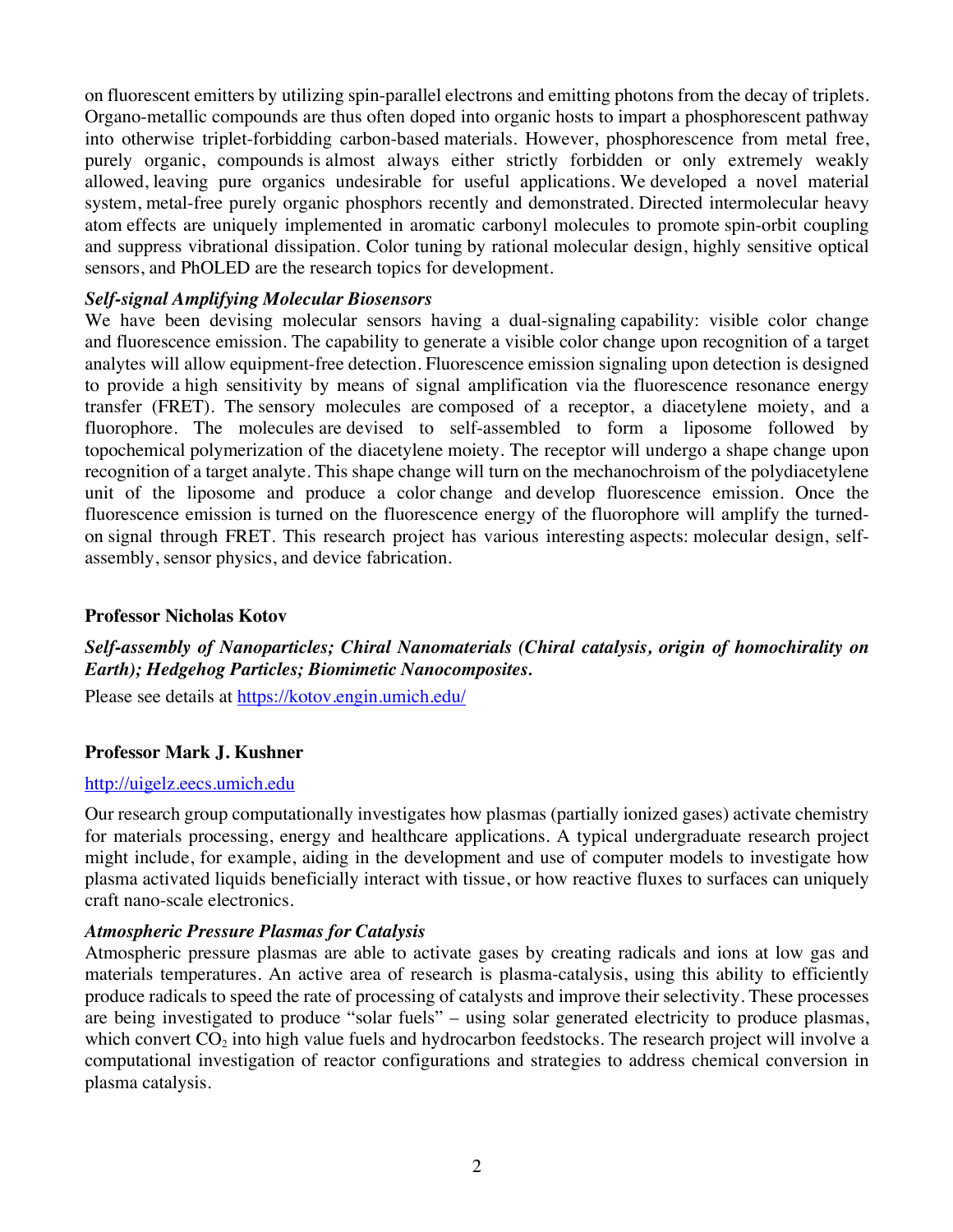#### **Professor Joerg Lahann**

#### *Protein-based Gene Delivery, Therapeutic, and Contrast Agent Nanoparticles*

Synthetic protein nanoparticles (SPNPs) are generated through a process known as electrohydrodynamic jetting, primarily, or through desolvation in solution.

This interdisciplinary research project consists of multiple thrusts: [1] determination of factors dictating structure-function relationships; [2] gene delivery through mRNA or pDNA; [3] delivery of targeted small molecule therapeutics; [3] investigation on the uptake mechanisms for nanoparticles into cells; [4] investigation into the mechanisms of endosomal escape after uptake; [5] novel contrast agents for theranostic applications.

We will utilize an electrified jetting process to produce monophasic or polyphasic nanoparticles. In this process, we apply high electrical potential on a jetting liquid to generate a cone and jet. At certain experimental conditions, this liquid jet is accelerated and eventually breaks down to form solid particles with diameter in nanometer scale. We will utilize several materials for this process and characterize the resulting nanoparticles with electron microscopes (SEM and TEM) and size/charge analysis (DLS). The produced nanoparticles will be used for the study a variety of genetic or therapeutic payloads to cells (confocal microscopy and flow cytometry). The possible applications of these studies are targeted drug delivery, cell imaging, and the development of gene therapies for immunization or the correction of genetic disorders.

#### *Biomedical Scaffolds for Regenerative Medicine Research Applications*

The main objective of these projects is the development of scaffolds that are capable of directing cell, tissue, and organoid growth in and on a substrate that mimics in-body conditions.

This is primarily achieved through the use of fibronectin and other extracellular membrane proteins which are shear assembled onto a bioprinted lattice. The major thrusts of this research are [1] organoid development; [2] high throughput scaffold production; [3] composite systems with a plurality of biomacromolecules; [4] micromechanically induced tension and deformation in the scaffolds; [5] postproduction modification of scaffolds for enhanced biointeractions.

We will utilize a 3d bioprinter to develop lattices appropriate for protein deposition. A protein solution is then applied a variety of shear rates to the lattice, utilizing multiple geometries to impact the final alignment of the network that is formed. The process of network formation results in fibrilization and growth in various degrees, directions, and densities. We will utilize several materials for this process and characterize the resulting scaffolds with optical microscopies, micromechanical methods, and bioavailability assays. The produced scaffolds will be used for the study a variety of cell, tissue, and organoid growth studies, to include stem cell differentiation. Key methods will include cell room protocols, cell differentiation analysis, viability/toxicity, and cellular alignment. The possible applications of these studies are the large scale production of scaffolds for pre-clinical and translational medicine studies, tissue and organ regeneration, and stem cell-based therapies.

## *Chemical Vapor Polymerization (CVP) of Liquid-Crystal Templated Nanofibers and Area Selective Deposition Systems.*

Broadly, this work is focused on the usage of a chemical vapor deposition (CVD) instrument to induce vapor phase activation of functional poly(para-xylylene)s (PPX) with subsequent polymerization on deposition.

This interdisciplinary research project consists of multiple thrusts: [1] use of various liquid crystals to direct nanofiber growth that results in nanocomplex surfaces with unique optical, chemical, physical, and biological properties; [2] use of various substrates and engineering controls to direct polymerization to only occur on specified regions of the substrate that results in controlled functionalization on the nanoand micro-scales.

We will utilize an CVD to produce reactive PPX-based monomers. In this process, we apply high heat and high vacuum to target a substrate in a cooled reaction chamber. At certain experimental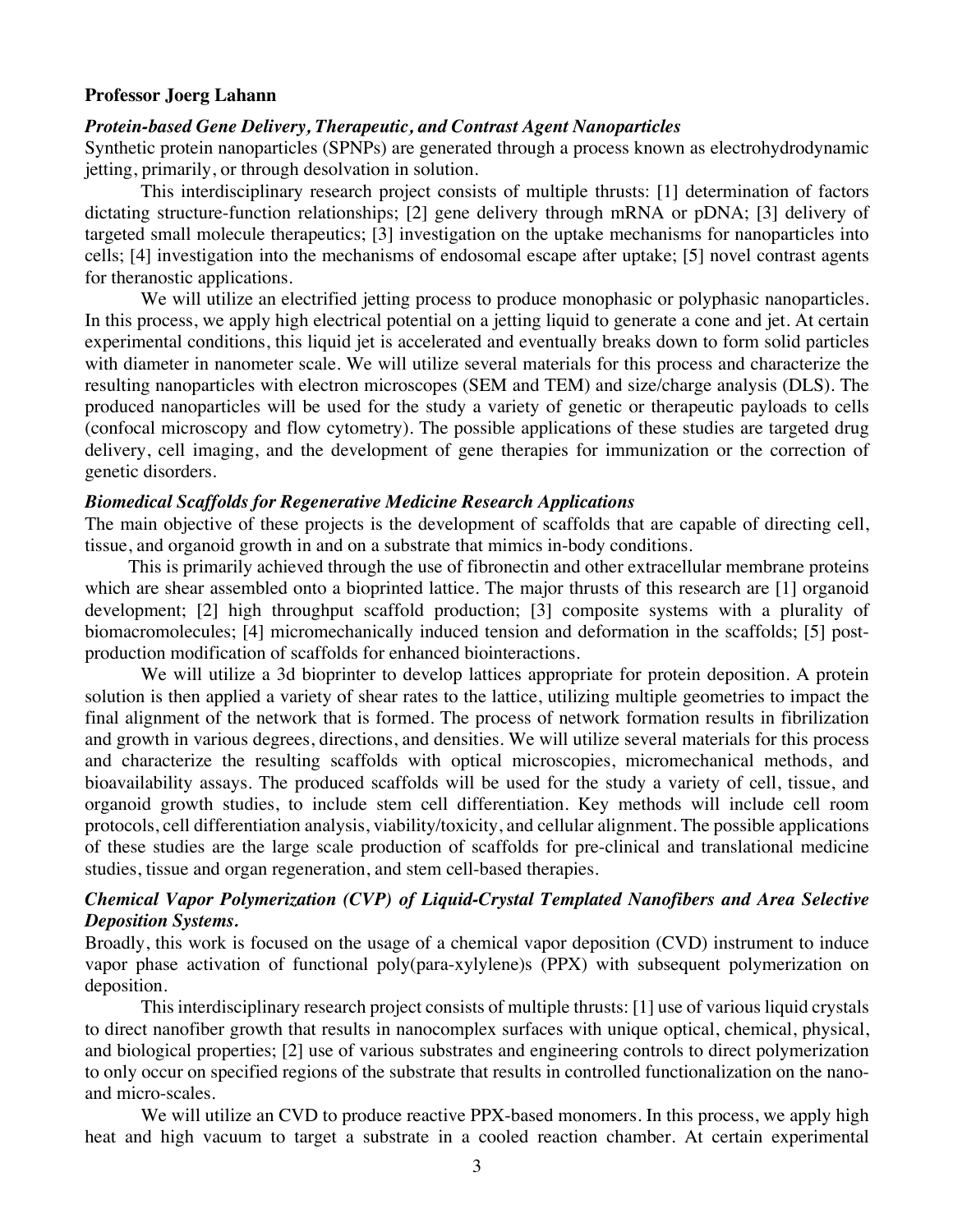conditions, we can direct polymer formation into nanofibers that adopt conformations and properties that are directed by the LC templates. This results in highly regular nanoscale feature that can express chirality, curling, twisting, linearity, or networking based on LC type and reaction conditions. Additionally, we have discovered that PPX based monomers can be guided to polymerize on specific features of a multimaterial substrate, resulting in bottom-up polymeric features that can be directed precisely. We will utilize techniques to assess these systems: atomic force microscopy, photoluminescence spectroscopy, electron microscopy, surface reaction assays, surface energy assessment, and cell growth assessment. The possible applications of these studies are antifouling, antibiofouling, directed cell growth, unique barrier coatings, nanophotonics, and the structuring of polymeric materials at microchip feature scales.

## **Professor Ronald Larson**

## *Polyelectrolyte phase behavior and rheology*

hemicellulose and cellulose (main components

Polyelectrolytes (PEs) widely exist in life, such as DNA/RNA, and they have many applications in fields such as drug delivery, underwater adhesives, food additives and others. When polyelectrolytes of opposite charge are mixed, they form complexes or "coacervates" with unusual flow properties, including high viscosity and gel-like structure important for their applications, and important in the structure of biological cells. The project is to mix well-defined polyelectrolyte and measure their properties experimentally, especially their flow properties using a mechanical rheometer. The work will be guided by a Ph.D. student and will train the student not only in polyelectrolyte physics and technology, but also in the measurement of properties of viscous solutions and gels.

## *Polyelectrolyte Simulations*

Polyelectrolytes (PEs) widely exist in life, such as DNA/RNA, and they have many applications in fields such as drug delivery, sewage treatment. However, we do not understand most of the aspects of how PE<br>molecules behave, not only because there are too many variables controlling the PE phenomena, but also molecules behave, not only because there are too many variables controlling the PE phenomena, but also PE system is strongly correlated due to electrostatic interaction, dipole-dipole interaction, hydrogen hemicellulose and the magnetic strongly correlated the products disc for demonstrated of DE complements and bonding, and so on. Here we are interested in understanding the fundamentals of PE complexes using via<br>all atom or coarse grained molecular dynamics, simulations. The project will involve learning the all-atom or coarse-grained molecular dynamics simulations. The project will involve learning the I so on. Here we are interested in understanding the fundamentals of PE complexe<br>coarse-grained molecular dynamics simulations. The project will involve let uynamics sin Partially hydrolyzed during are interested in understanding the fundamentals of 1 E complexes using via<br>molecular dynamics simulations. The project will involve learning the

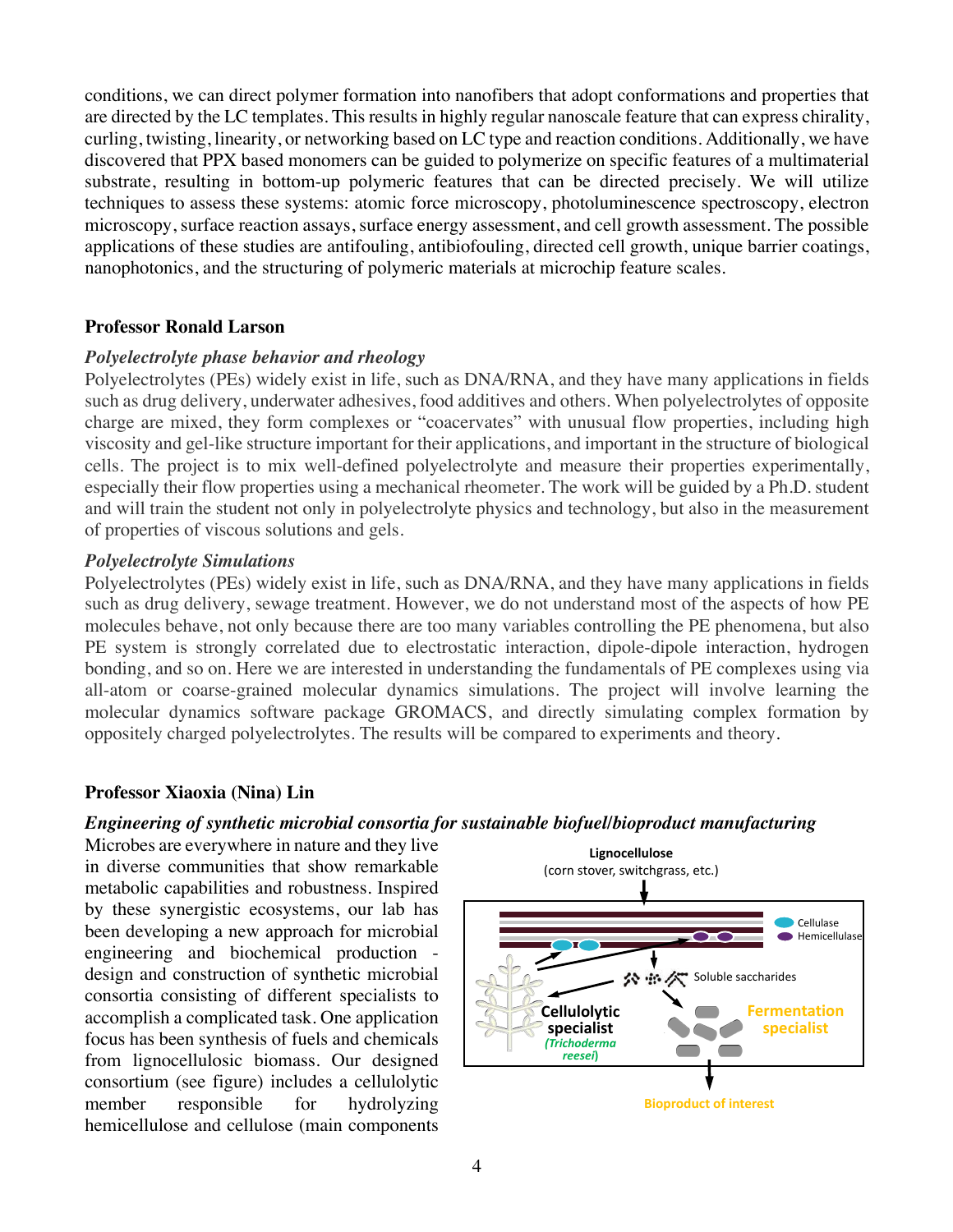of lignocellulosic biomass) into mono and oligosaccharides and a fermenting member for converting mono and oligosaccharides into desired molecules such as isobutanol, an advanced biofuel. Such a synthetic microbial consortium integrating saccharification and fermentation capabilities will enable one-step "consolidated" bioprocessing (CBP), a potential breakthrough technology that can lead to cost-effective production of lignocellulosic biochemicals. The general framework of engineering defined co-cultures of coordinated specialists could offer exciting new opportunities for the efficient and flexible production of many valuable chemicals from other non-conventional bio-feedstocks.

# *Understanding and engineering microbiomes using microfluidic droplet technology*

Our lab has been developing and applying new approaches and tools for the investigation of naturally occurring microbial consortia in order to discover the design principles underlying these complex systems. In particular, we have pioneered a technological pipeline, based on nanoliter-scale microfluidic droplets, to cocultivate sub-communities and characterize member interactions that shape the structure and function of the microbial consortia. Several technological modules have been created and the pipeline is being applied to the investigation of a range of health or environment related microbiomes (see figure).



Tan et al., Co-cultivation of microbial sub-communities in microfluidic droplets facilitates high-resolution genomic dissection of microbial 'dark matter'. *Integrative Biology,* 2020, 12(11), 263–274.

## **Professor Jennifer Linderman (Spring/Summer only)**

## *Systems Biology of Tuberculosis*

An estimated one-third of the human population is infected with the bacteria *Mycobacterium tuberculosis* (Mtb). Granulomas are selforganizing collections of immune cells that form in the lungs after inhalation of Mtb. They both contain the infection and provide a niche for bacterial survival. Persons with latent tuberculosis can survive for decades with granulomas (and thus the bacteria) in their lungs. Understanding granuloma formation and maintenance thus provides a key to identifying as well as manipulating factors that lead to different outcomes following infection. We are developing computational models to understand the factors that influence granuloma formation. Students will study current tuberculosis treatments (antibiotics) and possible new strategies for treatment using simulations.



C: Clearance with inflammation D: uncontrolled growth

## **Professor Sunitha Nagrath**

## *Developing Microfluidic Systems for the Isolation of Circulating Cell Populations From Blood*

Liquid biopsies or the process of using fluid samples, such as blood, collected from patients for the detection and study of a disease offers unique benefits for improving patient treatment. Blood draws are already a common procedure in clinical settings and are less invasive than other biopsy methods such as tissue biopsy. To study specific diseases, it is necessary to isolate disease specific biomarkers from the blood. This can include isolating diseased cell for both the detection and characterization of the disease.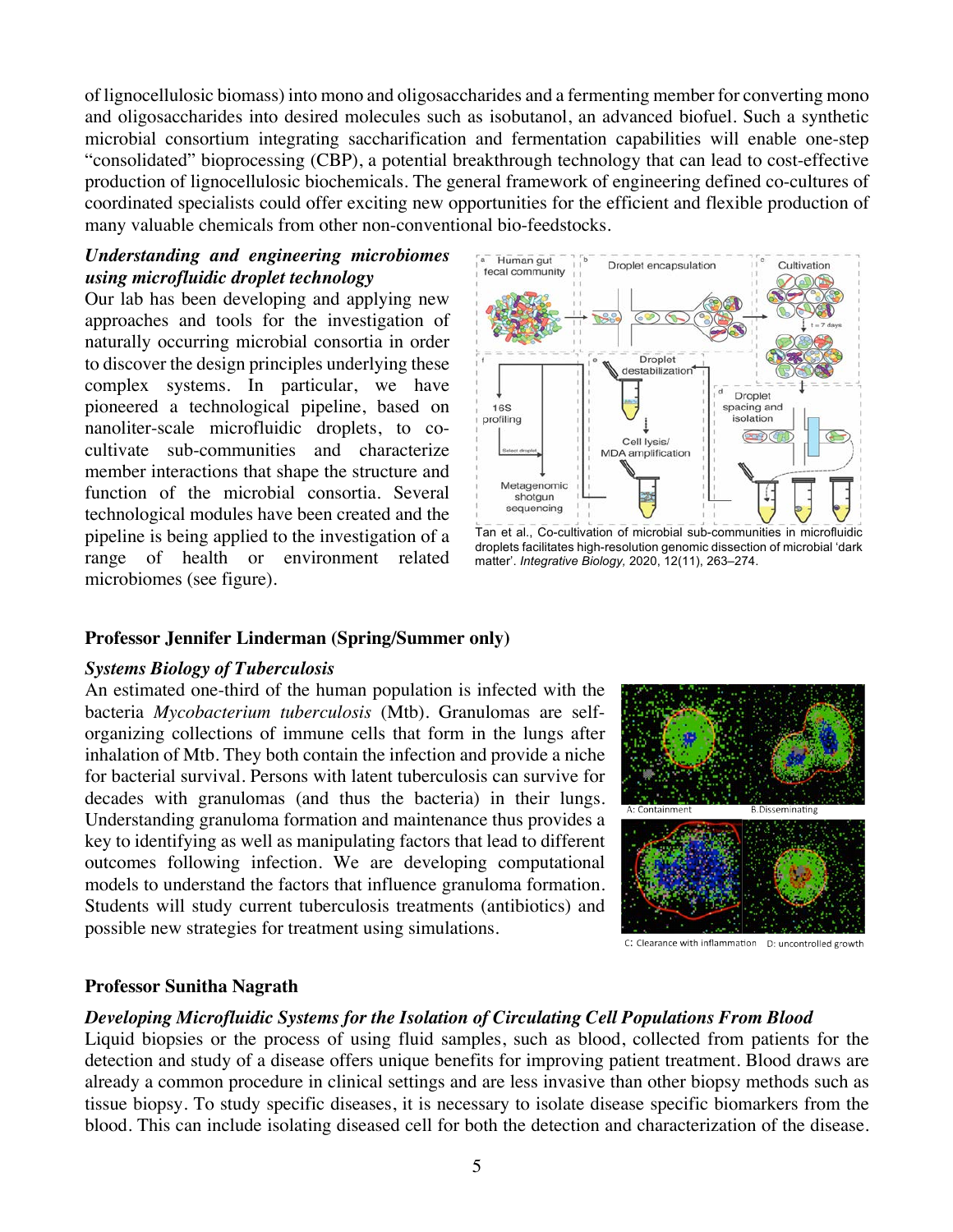Isolation of these populations can be done using specially designed microfluidic devices that take advantage of specific cell characteristics including size or surface marker expression. The project will involve the design, fabrication, and/or experimental testing of microfluidic devices for cell isolation. Experimental testing will include the optimization of multiple device parameters and quantifying the device performance using specificity and sensitivity measurements. The devices in this project may be in the early stage of development or later stages of devices testing and optimization.

## *Isolation and Characterization of Circulating Tumor Cells from the Peripheral Blood of Cancer Patients*

Metastasis is a complex, multi-step process which includes tumor cells enter the circulatory system, move throughout the body in the blood, enter into surrounding tissue, and finally proliferate to form secondary tumors. As metastasis form, they cause an increased health burden to patients and require the patients to undergo additional treatment and monitoring. It is estimated that metastasis are responsible for 90% of cancer deaths. To develop a deeper understanding of this process and to provide clinicians with patient specific information that may affect the patient's course of treatment, it is necessary to do an in depth investigation of these circulating tumor cells (CTCs) from cancer patients. The project will involve the isolation and analysis of CTCs using various technologies. Blood collected from cancer patients will be processed on microfluidic devices, such as the Labyrinth and graphene oxide chip, to isolate CTCs. Once isolated, CTCs will undergo enumeration and molecular profiling to determine specific characteristics of the cells. These analyses will provide important insight into the heterogeneity of CTC populations, the process of metastasis, and provide clinicians with information about how the cancer is progressing so they can provide patients with the best treatment option.

*Microfluidic Systems for Extracellular Vesicle Isolation – Microenvironment Influence and Metastasis* Metastasis is no longer viewed as a linear cascade of events but rather as a series of concurrent, partially overlapping processes, as successfully metastasizing cancerous cells assume new phenotypes while jettisoning older behaviors. The lack of a systemic understanding of this complex phenomenon has limited progress in developing treatments for metastatic disease. Although, rediscovery of extracellular vesicle and their many roles in the metastatic process, has further complicated the metastatic microenvironment, it has also provided some insightfulness towards phenomenon. Extracellular vesicles (EVs), a class of heterogeneous membrane vesicles, are generally divided into exosomes and microvesicles on basis of their origination from the plasma membrane. EVs facilitate the bidirectional communication among various cell types that can aid in various cell-to-cell and cell-to-microenvironment interactions. Specifically, tumor-secreted EVs (TEVs) are critical mediators of intercellular communication between tumor and stromal cells in local and distant microenvironments. Accordingly, TEVs play an essential role in both primary tumor growth and metastatic evolution. TEVs orchestrate multiple systemic pathophysiological processes, such as coagulation, vascular leakiness, and reprogramming of stromal recipient cells to support pre-metastatic niche formation and subsequent metastasis. The research project is to develop a microfluidic platform for the specific isolation and characterization of TEVs, to study how these vesicles facilitate metastatic process. Additionally, TEV bioactive constituents have been shown to have immunostimulatory/immunomodulatory properties. This requires detailed analysis of the influence that these TEV have on immune cells (e.g., T-cell and NK cells).

## *Investigation of Extracellular Vesicles in Blood Samples of Cancer Patients*

Metastasis can be described as a multi-step phenomenon involving the release of cells from the primary tumor and their diffusion through the body. Currently, several hypotheses have been put forward in order to explain the origin of cancer metastasis, including epithelial–mesenchymal transition, mutagenesis of stem cells, and a facilitating role of macrophages, involving, for example, transformation or fusion hybridization with neoplastic cells. In this paradigm, TEVs play a pivotal role in cell communications, delivering a plethora of biomolecules including proteins, lipids, and nucleic acids. For their natural role in shuttling molecules, EVs have been considered an integral part of the metastatic cascade. They have a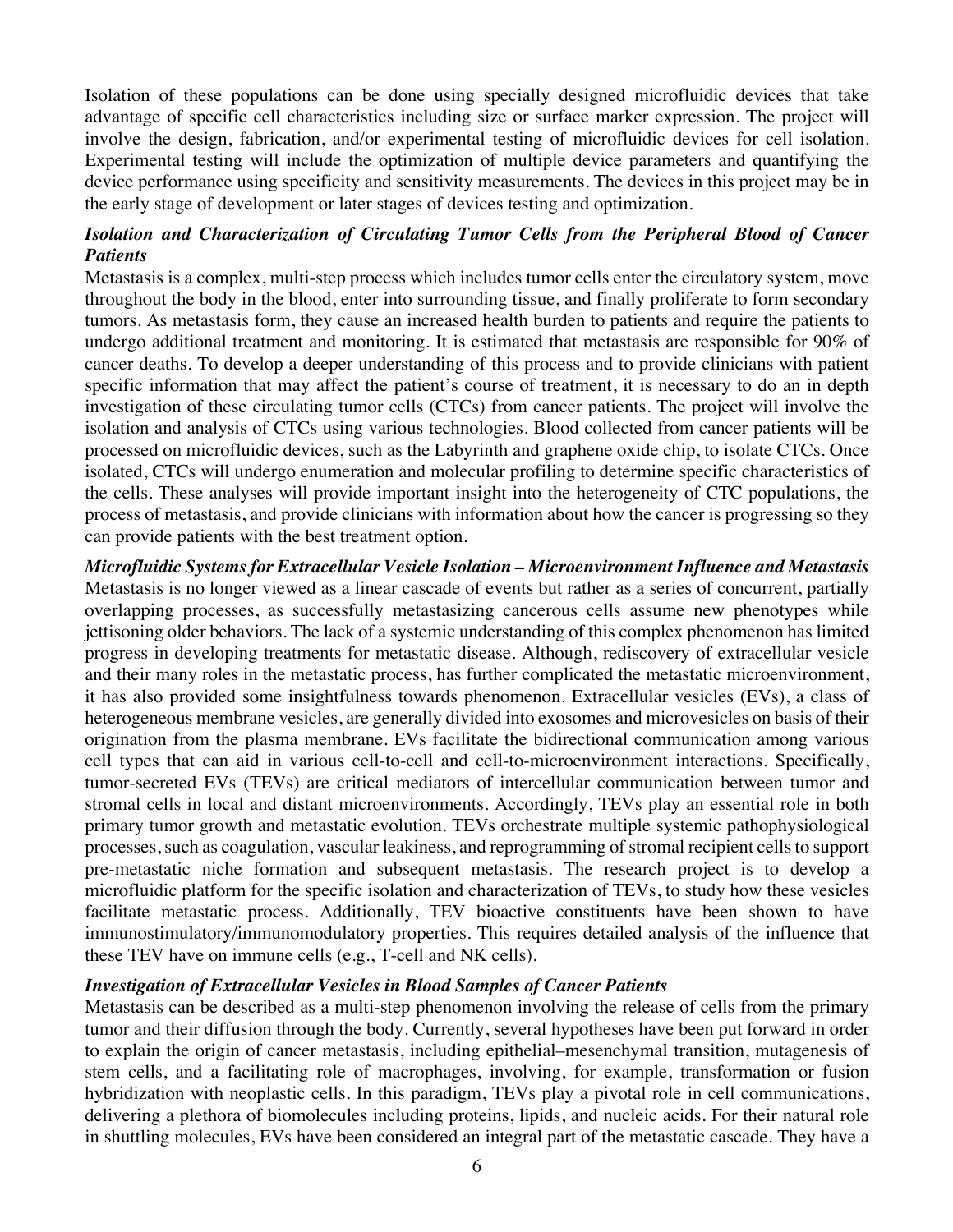prominent role in preparing the tumor microenvironment (TME) in target organs. However, we require a more detailed understanding of the packaging of TEV constituents and on the constituents themselves. To develop a deeper understanding and framework for the therapeutic capabilities of TEVs, it is imperative to do an in-depth investigation of TEVs from cancer patient. This investigation will include isolation of patient TEVs and identifying the various subgroups of TEVs expressed in their blood. Upon isolation of TEVs subgroups, investigating their immunostimulatory/immunomodulatory capabilities a therapeutic option will follow. This project involves the evaluation of TEVs as a patient-specific immunotherapeutic option for pre-metastatic cancer patients. In this project, we will study the interaction of TEVs and T-cells to evaluate the uptake and transfer of bioactive constituents. We plan to measure any immune activation response of the T-cell by measuring the expression levels of known immunostimulatory molecules (ex. IL-2 and IL-10). These analyses will provide important insight into the goal of TEVs as a personalized treatment option for pre-metastatic patients.

#### **Professor Johannes Schwank**

#### **Synthesis and characterization of heterogeneous catalysts for VOC emission control**

This project involves the synthesis and performance evaluation of a novel class of catalysts that are effective for removing indoor air pollution caused by the emission of volatile organic molecules from industrial processes such as painting of parts and outgassing of building materials. Air contamination due to carbon-based volatile organic compounds has been linked to an array of health and environmental concerns, including, increased mortality and instance of cardiovascular and respiratory disease. For example, formaldehyde (HCHO) is a major indoor atmospheric pollutant and is also emitted outdoors from diesel and gasoline vehicles, especially if the gasoline is blended with ethanol. The



current state-of–the art in dealing with formaldehyde pollution relies on complete catalytic oxidation using precious metal catalysts.Catalytic combustion requires high temperatures and is not effective when the concentrations of VOC molecules are relatively low.As an alternative, we propose to develop a scalable solar-thermal catalytic materials that can be deployed on the surface of walls and ceilings of rooms in office buildings or factories, for abatement of VOCs under intermittent and low-intensity sunlight conditions and significantly lower temperatures as compared to catalytic combustion. Students are invited to participate in this project either as volunteers or for credit.

## **Professor Michael Solomon**

## *Synthesis and Assembly of Nanocolloids*

Nanocolloids are constituents of materials that are applied in many areas such as inks, coatings, optical materials, sensors and drug delivery. These particles are smaller than about one micron. In this project you will learn methods to synthesize, assemble and characterize such particles. The synthesis procedures you will master include methods to produce monodisperse particles. You will learn how to characterize what you make by electron and confocal microscopy. You will assemble particles by means of sedimentation, spin coating or applied electric fields. You will gain experience characterizing the rheological and electrokinetic properties of the particles you synthesize. At the conclusion of the project you will be well prepared to work or perform research in the many areas and industries that work with colloidal particles.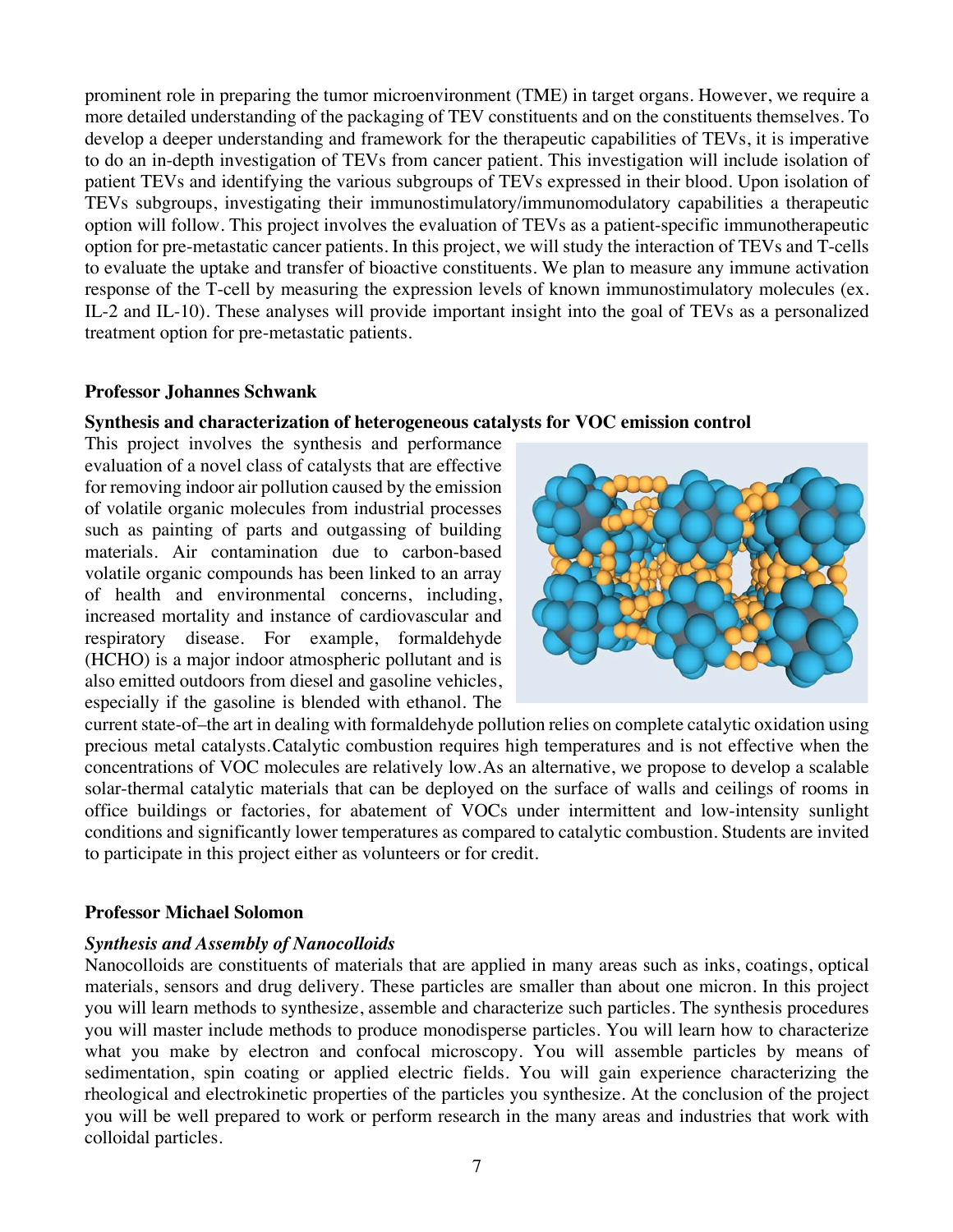## *Physical Characterization of Bacterial Biofilms*

To survive in the many environments they inhabit, bacteria may grow in communities in which individual organisms are embedded in a polysaccharide matrix. Biofilms are examples of such communities. Biofilms adhere to a variety of surfaces, including substrates relevant to human health, such as catheters. Confocal microscopy is a tool widely used in microbiological research because it can resolve multiple fluorescence emissions in three dimensions. Our aim here is for students to apply microscopy methods to characterize the microstructure of bacterial biofilms and aggregates. Students participating in the project will receive training in microscopy, computer image processing, and bacterial communities. This unique combination of research in soft matter/complex fluids and microbiology will provide students with a strong foundation from which to pursue subsequent research experiences and graduate training.

#### **Professor Peter Tessier**

#### *Bioinformatics and computational methods for improving antibody discovery*

The success of therapeutic antibodies depends not only on their specific bioactivities but also on their highly variable and difficult-to-predict physicochemical properties (solubility, specificity, and biodistribution). The goals of this project are to develop predictive computational and bioinformatics methods for designing, optimizing and identifying drug-like monoclonal antibodies for therapeutic and diagnostic applications. Interested candidates should have experience in programming and MATLAB, and an interest in biotechnology.

#### **Professor Greg Thurber**

The human body can be treated as a large Chemical Engineering transport problem, where oxygen, nutrients, and drugs distribute based on a multitude of factors including passive transport (e.g. diffusion) and active mechanisms (e.g. drug transporters or 'pumps'). By utilizing simulations of drug transport across multiple length and time scales, novel diagnostic imaging agents and therapeutics can be 'designed' rather than 'screened,' improving the efficiency in development. Two areas in particular remain poorly understood: transient distribution of small molecule imaging agents and therapeutic distribution of novel biologics. Our lab is interested in integrating drug and physiological factors into simulations for designing more effective imaging agents and therapeutics. Transport across multiple length and time scales must be included in detailed simulations to predict the impact of drug delivery mechanisms and therapeutic design, from the whole body and organ level down to the tissue, cellular, and subcellular distribution of the drugs.

## *Novel Breast Cancer Imaging Agents for Early Diagnosis*

Our lab is developing novel orally available imaging agents for the early diagnosis of breast cancer – in other words, a disease screening pill. The critical parameters for designing these new agents include the oral absorption and the target to background ratio (TBR). A high TBR agent can detect smaller cancer lesions against the background of normal tissue, allowing a surgeon to intervene early, resulting in better outcomes.



Distribution of three imaging agents within a  $\sim$  5 mm tumor. The molecular weight, charge, lipophilicity, and target affinity all impact the pattern of uptake within the tumor (above) and surrounding healthy tissue (not shown) affecting the TBR. Images taken by Sumit Bhatnagar.

The TBR is a complex function of passive diffusion through tissue, active binding to the target of interest, and clearance by the kidneys and other organs. In this project, the student will run computational simulations of imaging agent distribution as a function of molecular properties. If in-person work is possible, they will measure the specific binding affinity of novel imaging agents against a series of cancer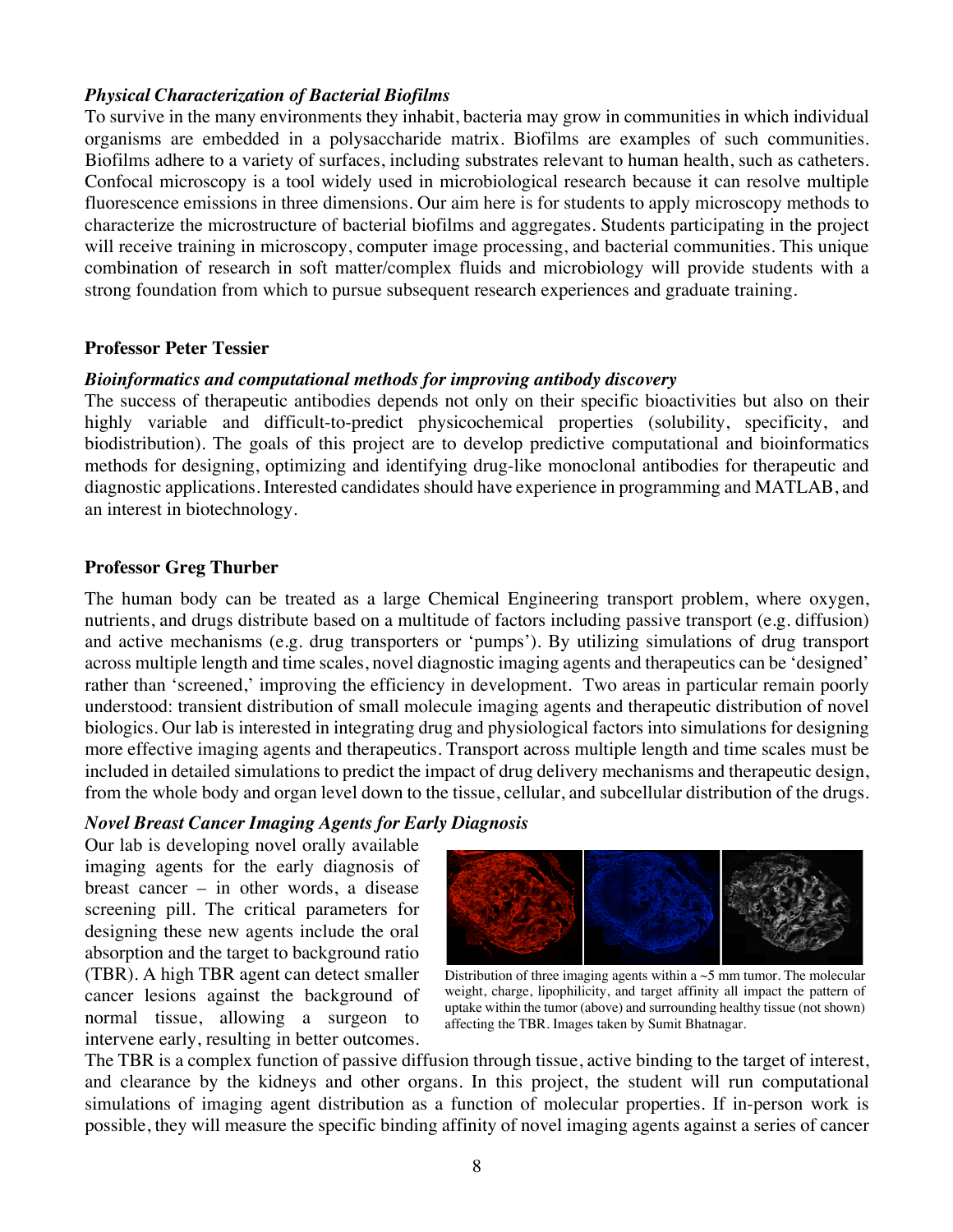cells grown in the lab and measure passive transport rates across cell barriers (e.g. endothelial cells lining blood vessels). These rates can then be fed back into the simulation to predict the optimal properties.

## **Professor Angela Violi**

Research in the Violi group focuses on nanoscale systems for various applications. We use state-of-theart computational techniques to discover the fundamental principles that govern the behavior of nanoparticles, in order to control and engineer their characteristics. Projects available are:

## *Project Title: Nanoparticle formation in flames and engines Research Areas: Nanotechnology, Combustion, Chemistry*

Understanding the chemistry behind nanoparticle formation during combustion has large implications from public health (emission control) to industrial production (volume synthesis of ceramic and metallic nanoparticles) and aerospace (materials for radiation shielding or with enhanced mechanical properties). Our lab is in the position of developing a deeper understanding of the complex chemistry behind these phenomena through the development of a stochastic NanoParticle Simulator computational code. This unique code provides atomistic insights on the characteristics of carbonaceous nanoparticles formed during combustion and is currently being expanded to study inorganic materials.

## *Project Title:* **Design of tunable graphene quantum dots.**

## *Research Areas:* **Materials, Nanotechnology, Quantum Dots, Molecular Dynamics**

Graphene quantum dots (GQDs) are relatively new materials with an exciting array of tunable properties. GQDs display properties and behaviors typical of nanomaterials, while retaining the functionalization flexibility typical of single molecules. We are investigating through molecular dynamics simulations how this flexibility affects GQDs properties, from their chirality and aggregation propensity to their optical and electrical properties. The understanding of the correlation between GQDs' structures and characteristics is a critical step in the design of tailored nanomaterials for a wide variety of applications.

# *Project Title:* **Tailored nanomaterials for medical applications.**

## *Research Areas:* **Nanotechnology, Bioengineering, Mechanobiology, Molecular Dynamics**

One of the most noteworthy applications of nanomaterials is in the medical field, from imaging to drug uptake and cancer treatment. Our lab employs different computational techniques to aid the design of these materials by understanding their interactions with different biological systems, like cellular membranes (to understand their uptake), and proteins (to understand their toxicity and effects on signaling).

More information can be found at: http://www.umich.edu/~violilab/